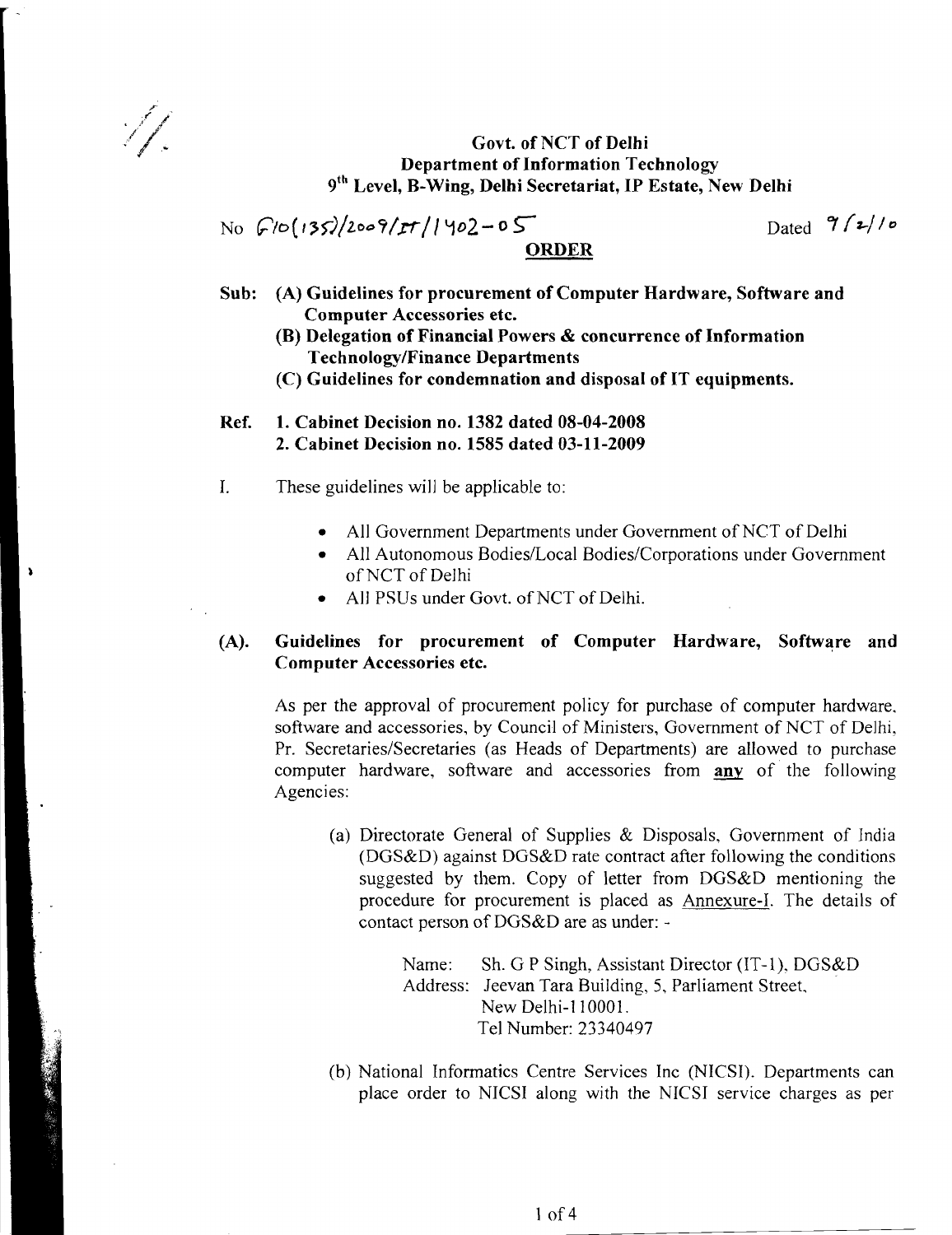existing provisions. The details of contact person of NICSI arc as under:

| Name:    | Mr. Vaibhav Agarwal, Manager, NICSI            |  |
|----------|------------------------------------------------|--|
| Address: | Hall No.6, NBCC Towers, 15 Bhikaji Cama Place, |  |
|          | New Delhi-110066                               |  |
|          | Tel. Number: 26105054/Extn, 118.               |  |

- (c) M/s Intelligent Communication Systems India Ltd. (ICSIL), a subsidiary company of Delhi State Industrial & Infrastructure Development Corporation Ltd (DSIIDC) on following conditions:
	- i) Advance payment  $-$  80% alongwith the confirmed Order (excluding taxes and administrative charges of ICSIL)
	- ii) Time of Delivery Six weeks from receipt of Order alongwith advance payment of 80%.
	- iii) Balance Payment Administrative Charges of ICSIL, taxes & Balance Payment of 20% after full delivery and *installation* as per the Order and settlement of penalty.
	- iv) Service Charge 5% of the total Order value + service tax. as applicable.
	- v) Penalties:

I) Delay in case of installation of hardware

The hardware shall be installed within 2 working days from the date of supply of hardware. In case there is delay in installation of the Hardware beyond 2 working days, a penalty  $\omega$  Rs. 100/- per day subject to a maximum of 2% (Two percent) of the purchase order value may be imposed by the Department.

II) Delay in delivery of hardware

In case of delay in the delivery schedule beyond 6 weeks from the date of receipt of order will attract a penalty  $\omega$ 0.25% of total work order per day maximum upto 10% of total work order.

III) All penalties will be passed to indenting Departments in final bills raised by ICSIL. The Accounts Functionaries of the Department may verify the calculation amount of penalty.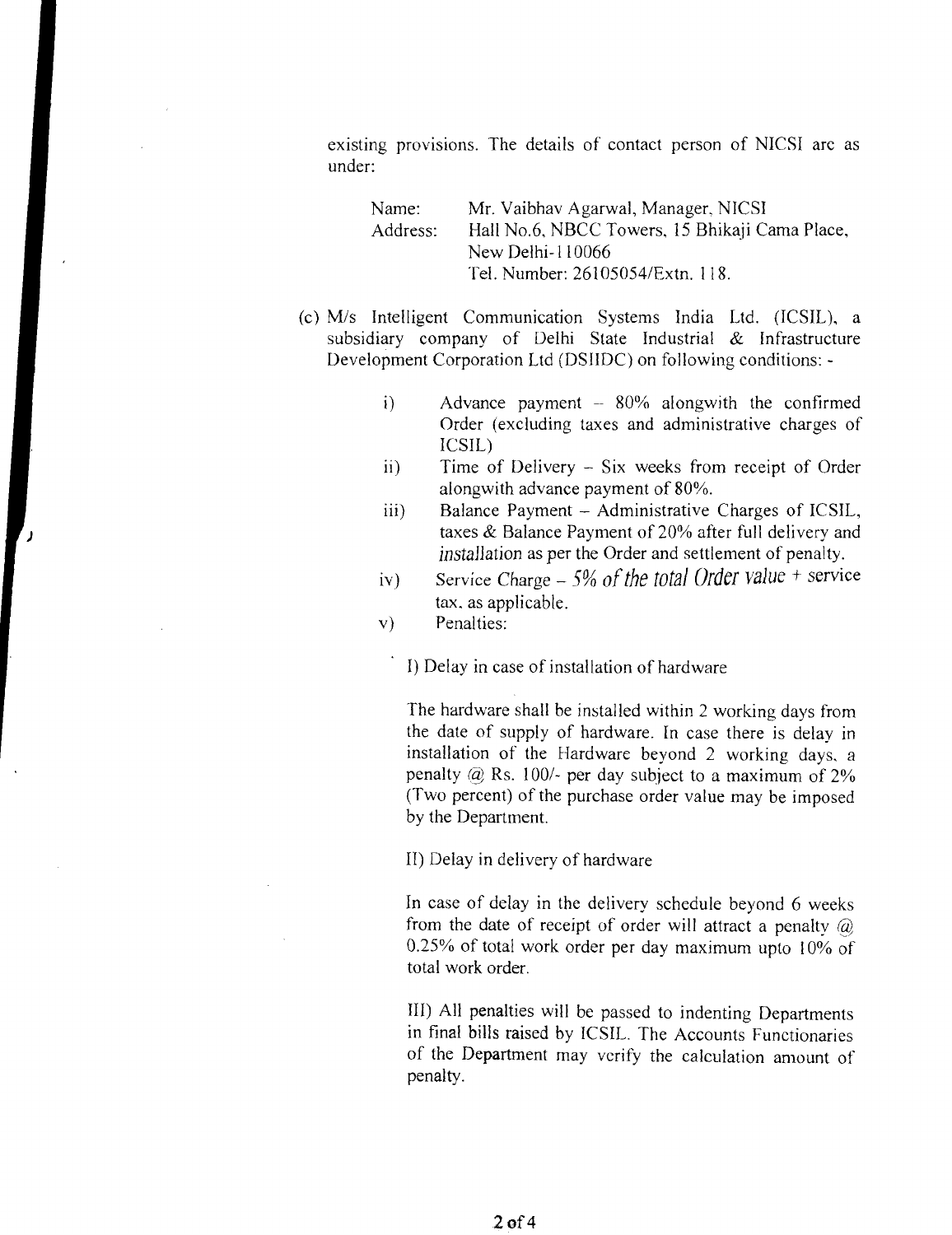The details of contact person of ICSIL are as under: -

Name: Sh. Jasneet, General Manager, ICSIL Address: DSIIDC Admn. Block, First Floor, C- Block, Okhla Industrial Area-I, New Delhi-110020 Tel Number: 011-26810347, 26830338 Fax No. : 011-26929051 E-mail: info@icsil.in

- (d) From **Open Market** as per GFR, after fulfilling the following conditions: -
	- 1. The procurement shall be done after following all formalities as per GFR by concerned Departments.
	- 2. Only those hardware and accessories will be procured from open market whose specifications are given in DGS&D or NICSI rate contract. The rate contracts are available at respective websites of DGS&D and NICS!.
	- 3. In case specifications of hardware or accessories are different from DGS&D or NICSI or the items are not available with them, Departments have to record reasons in writing and shall be required to take prior approval of Department of IT, GNCTD.
	- 4. All the purchases of hardware and software from open market shall have to be done through e-procurement platform of Department of IT, GNCTD. For e-procurement details, Departments may contact Superintendent (Projects), Department of IT, Delhi Secretariat. Tel. No. 23392457.

# **(B) Delegation of Financial Powers & concurrence of Finance and Information Technology Departments, Govt. of Delhi.**

- 1. The financial powers of all Pr. Secretaries/Secretaries (as Heads of Departments) for purchase of computer hardware. software and accessories are hereby **restricted to financial powers already delegated by Finance Department, Govt. of Delhi i.e Rs. 2.5 Lacs per annum,**
- 2. The proposal of the Department, once technically cleared by Department of Information Technology, Govt. of NCT of Delhi will be forwarded to **Finance Department** for obtaining financial approval before any Order is placed by the concerned Departments. in each case.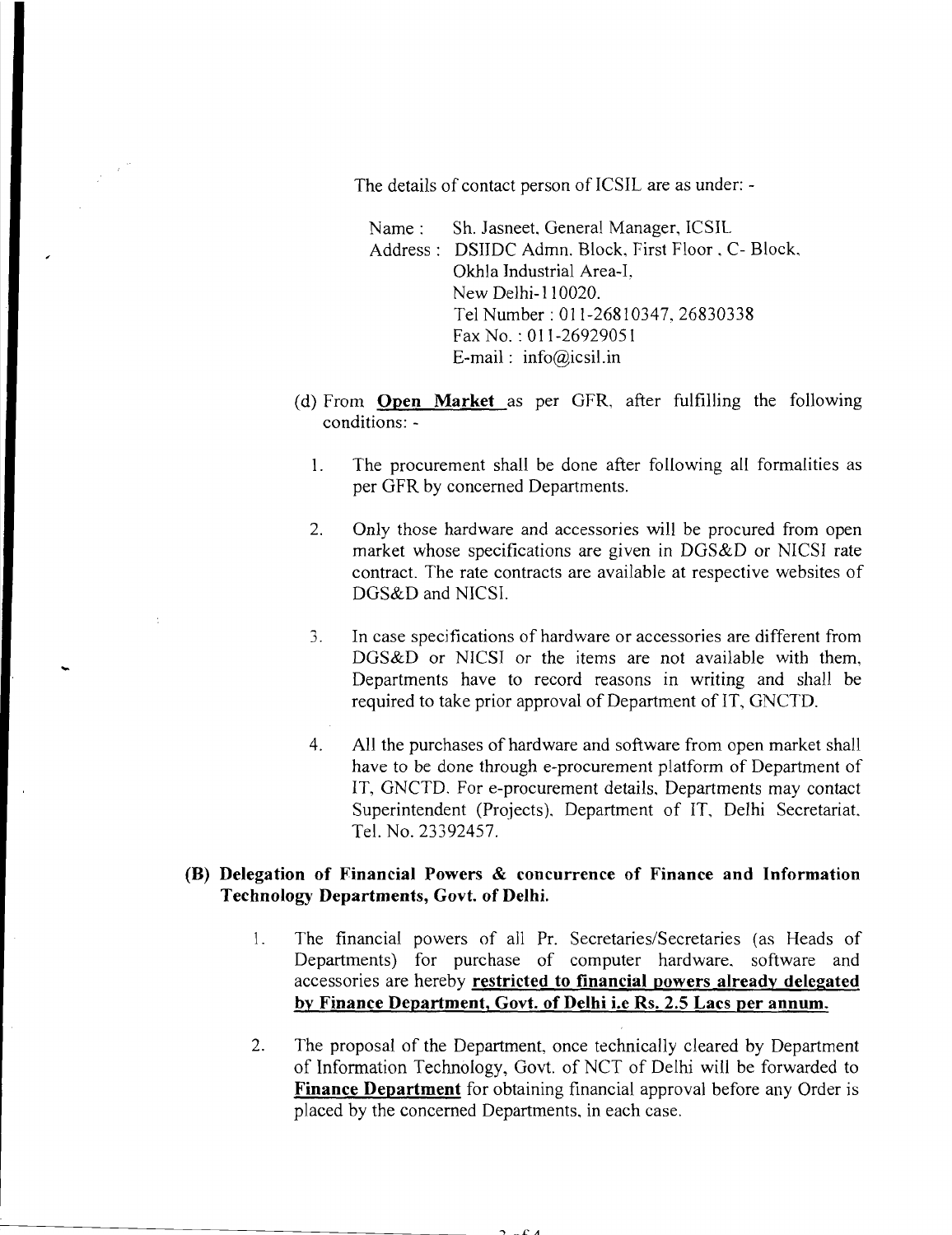- 3, The Departments will have to furnish the details alongwith proposals in a consolidated manner for technical clearance from Department of Information Technology, Delhi Secretariat, GNCTD as enclosed at Annexure -II.
- 4. Due precaution should be taken by Departments while submitting their proposals for purchase of Laptops and the same will be approved on caseto-case/need basis.

## (C) Guidelines for condemnation and disposal of **IT** equipments.

The Guidelines for Condemnation and Disposal of IT equipments as communicated in Circular No, F.l (29)/2004/IT/4958-76 dated 08-10-07 will remain the same. The Circular dated 08-10-07 is enclosed as Annexure-III for ready reference. All the proposals for purchase against condemnation should be accompanied by the approval of the Condemnation Committee of the concerned department.

II. This issues with the prior approval of Finance Department, Govt. of Delhi vide U.O No.317/Budget dated 04/02/2010.

 $\big($ SAVITUR PRASAD) SECRETARY (I.T.)

Copy to :

- 1. All Pr. Secretaries/Secretaries/HOD. Govt. of NCT of Delhi
- 2. Chairman/MDs of PSUs, Govt. of NCT of Delhi
- 3. All Head of Local Bodies/Autonomous Bodies/Corporations. Govt. of NCT of Delhi
- 4. All Secretaries to the Hon'ble Ministers, Delhi Secretariat. GNCTD.
- 5. OSD to Chief Secretary, Delhi Secretariat. GNCTD
- 6. PS to Pr. Secretary to Chief Minister, Delhi Secretariat, GNCTD.
- 7. SIO (NIC), Delhi Secretariat, GNCTD
- 8. PS to Pr. Secretary to Hon'ble L.G., Raj Niwas, GNCTD.
- 9. Managing Director, NICSI
- 10. Managing Director, ICSIL
- 11. Director General, DGS&D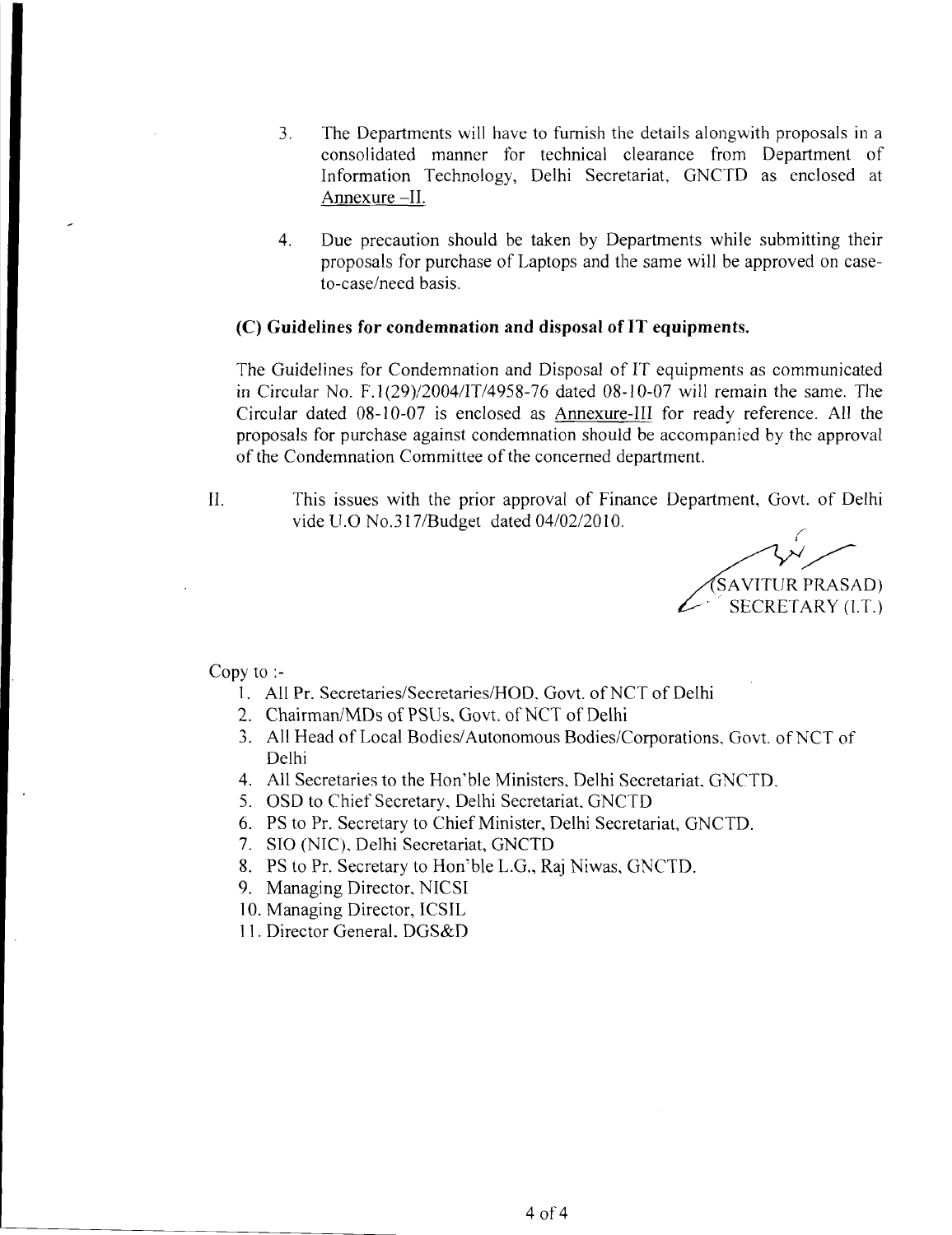ANNEXCAP-T



Government of India, DEPARTMENT OF COMMERCE DIRECTORATE GENERAL OF SUPPLIES AND DISPOSALS, JEEVAN TARA, 5 SANSAD MARC, NEW DELHI-110001.

No. DS(IT)/Misc/2007 Dated:-20.7.2007

To

The Deputy Secretary (IT) Govt. of NCT of Delhi, Denartment of Information Technology, 9<sup>th</sup> Level, B-Wing. Delhi Secretariat, IP Estate, New Delhi-II 0002.

(Kind attention: Shri Deepak Virmani)

SUbject-Meeting Notice.

This has reference to your meeting notice No.F.19)3)/2000/IT/3475-76 dated 19.7.2007 for attending the meeting on 26.7.2007 along with reply on the two issues mentioned therein. Our comments on the said issues are as under:

(i) For procurement of the stores against DGS&D Rate contract, you are required to furnish an indent in form No.DGS&D-86 along with demand draft covering the cost of the stores and 1.2% departmental charges on the cost of the stores and service tax $@12.36\%$  on departmental charges. On receipt of the indent, DGS&D will place supply order on the firm (s) recommended by you in the indent.

As per DGS&D manual, there is no provision for placing direct/referral order by any departmental against DGS&D rate contract. Further, in case of placement of direct/referral order, DGS&D shall not in any way be responsible for ensuring supply, quality of stores and rendering of warranty support by the firm.

(ii) As per DGS&D manual, the indentor has the choice to select any Vendor among the rate contract holding firms and as such, we have no objection for selecting a few reputed suppliers for awarding of the contract. It may be relevant to mention that the stores against the rate contract are duly inspected by our Quality Assurance Officer at the finn's factory prior to dispatch of the stores, as such, the quality of the stores is fully ensured.

> Sd/ (V.P.Gupta) DIRECTOR OF SUPPlES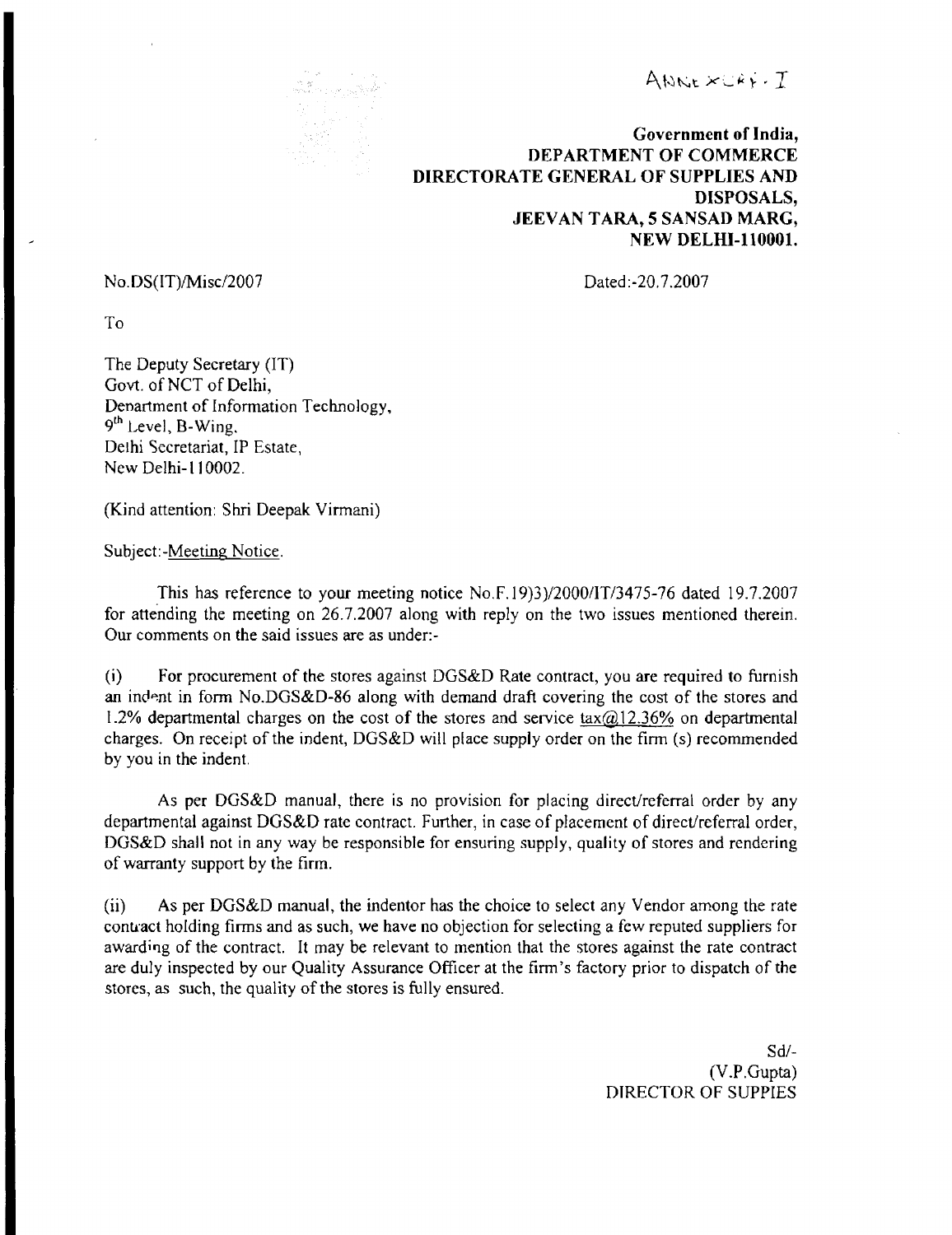Annexure-II

### Government of NCT of Delhi DEPARTMENT OF INFORMATION TECHNOLOGY 9<sup>th</sup> Level, B-Wing, Delhi Secretariat, IP Estate, New Delhi-110002

 $N_0.$   $F.3.(3)$ )2006 |  $T_1$   $6051-65$  Dated: 30(9/0)

**CIRCULAR** 

Sub: Guidelines for procurement of Computer Hardware, Software and Computer Accessories etc.

Ref: Department of Information Technology, Govt.of NCT of Delhi Circular No.F.lO(6)/2005/IT/3139-68 dated 24.7.2008.

I. In continuation of Circular No. No.F.1 O(6)12005/lT/3139-68 dated 24.7.2008 issued by Department of Information Technology, Govt. of NCT of Delhi, a check list has been prepared to ensure timely clearance of the projects in TEC meeting. •

2. It is requested that proposals may be sent along with the check-list enclosed.

 $\int$ *!,fl/ \_*   $\sqrt{\frac{1}{2}}$ (Savitur Prasad) t Secretary (IT)

No.  $[23]$  2006/ $\pi$  605/-65 Dated: 30/9/05

Copy to:

;

- 1) All Pr.Secretaries/Secretaries/HODS of Govt. of NCT of Delhi.
- 2) Pr.Secretary to Hon'ble Lt. Governor, Delhi.
- 3) Chairman/MDs of PSUs, Govt. of NCT of Delhi.
- 4) All Heads of Local Bodies/Autonomous Bodies. Govt. of NCT of Delhi.
- 5) All Secretaries to the Hon'ble Ministers. Delhi Sectt. New Delhi.

 $6/c$ 

- If  $\begin{array}{ll}\n 6) & \text{OSD} \text{ to Chief Secretary. Delhi.} \\
 7) & \text{SIO, NIC. Delhi Sect, New De}\n \end{array}$
- $\gamma$  SIO, NIC, Delhi Sectt, New Delhi.  $\mathcal{U}$

(Savitur Prasad)<br>
Secretary (IT) Secretary (IT)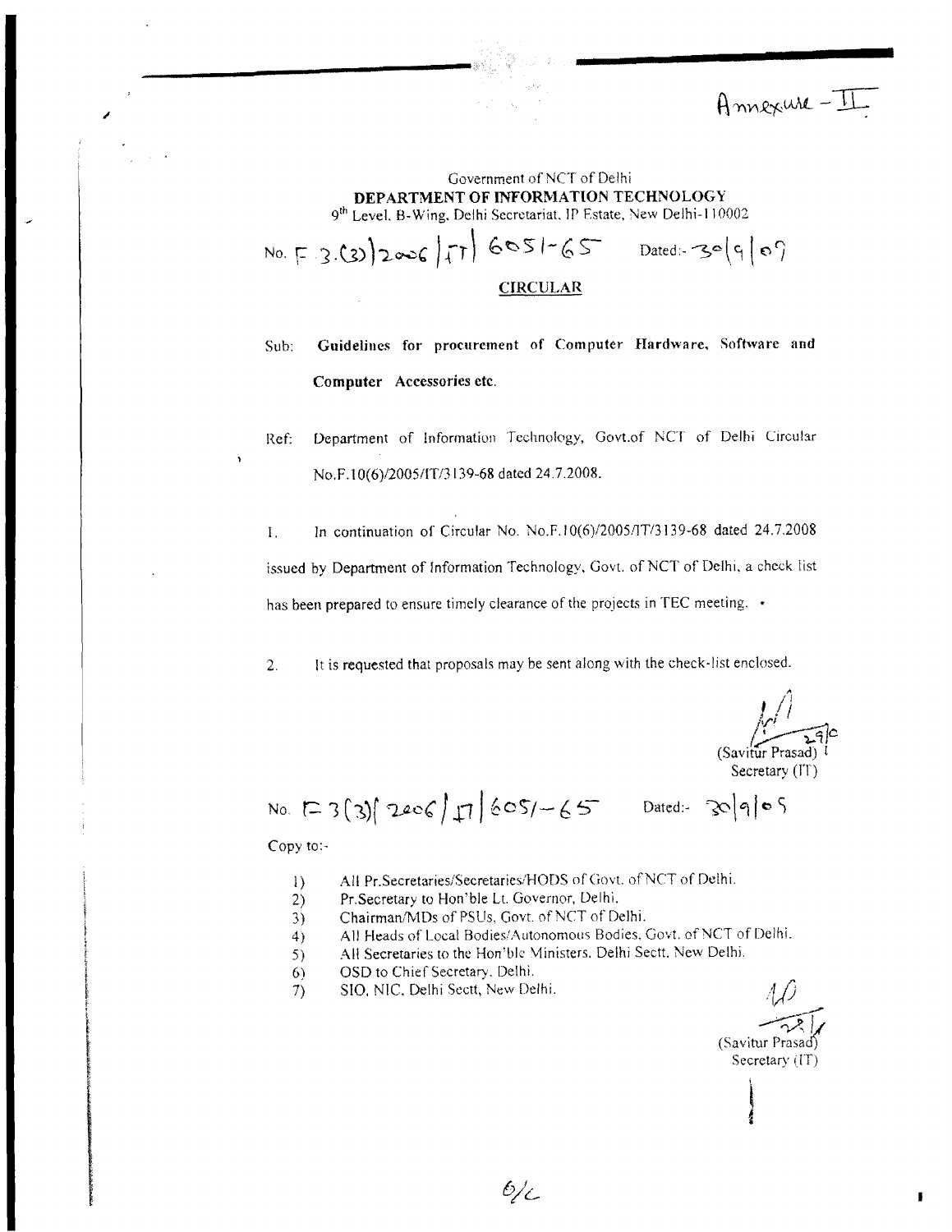#### Technical details of the proposal  $l(a)$

|                 | Brief of the proposal                     |        |
|-----------------|-------------------------------------------|--------|
| 2.              | Type of proposed technology (in brief)    |        |
| $\mathcal{B}$ . | Name of Software Application              |        |
| 4.              | Whether system study conducted?           | Yes/No |
| 5.              | Whether LAN exists or not?                | Yes/No |
| 5(a)            | If yes, number of LAN points with diagram |        |

 $1(b)$ 

 $\sim$ 

 $\hat{\boldsymbol{\beta}}$ 

|       | Hardware | Existing | Proposed | Reasons for requirement |
|-------|----------|----------|----------|-------------------------|
| (i)   | PCs      |          |          |                         |
| (ii)  | Servers  |          |          |                         |
| (iii) | Printers |          |          |                         |
| (iv)  | Laptops  |          |          |                         |
|       | Software |          |          |                         |
| (i)   |          |          |          |                         |
| (ii)  |          |          | ٠        |                         |
|       | Manpower |          |          |                         |
| (i)   |          |          |          |                         |
| (ii)  |          |          |          |                         |

į

\* Fill appropriate/relevant columns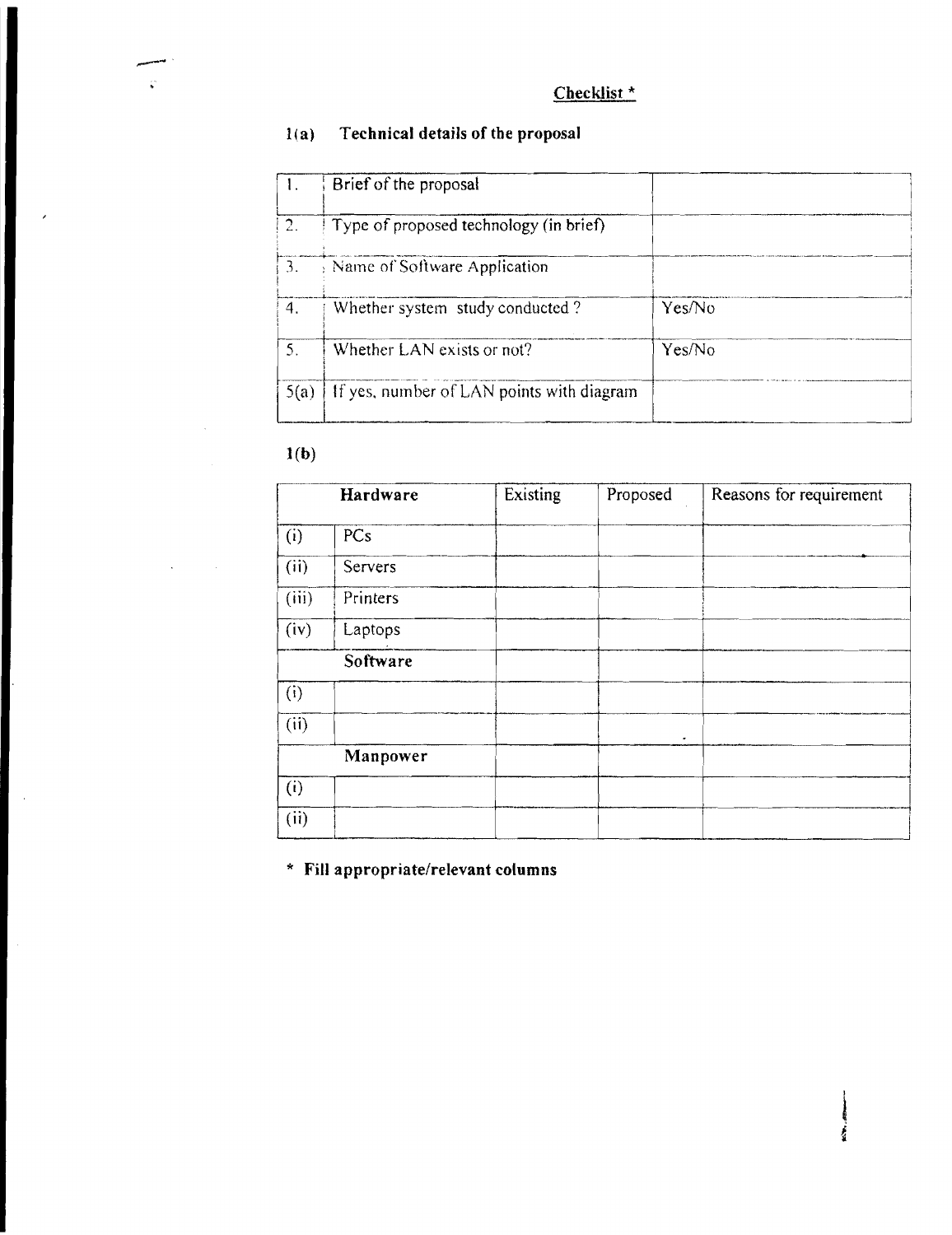#### Financial details of the proposal  $2.$

 $\frac{1}{2}$  , where  $\frac{1}{2}$  $\mathbf{r}^{\mathbf{r}}$ 

| $\mathbf{I}$ . | Total cost of the project                                                                               |        |
|----------------|---------------------------------------------------------------------------------------------------------|--------|
| 2.             | Whether Budgetary provision exists.<br>If yes, mention Head with amount.                                | Yes/No |
| 3.             | Whether file has been approved by the<br>Internal Accounts Division [Finance<br>wing of the department] | Yes/No |
| 4.             | Whether the proposal is approved by<br>Pr.Secretary/Secretary concerned as per<br>Delegation of Powers  | Yes/No |

 $\sim$ 

 $\frac{1}{\sqrt{2}}$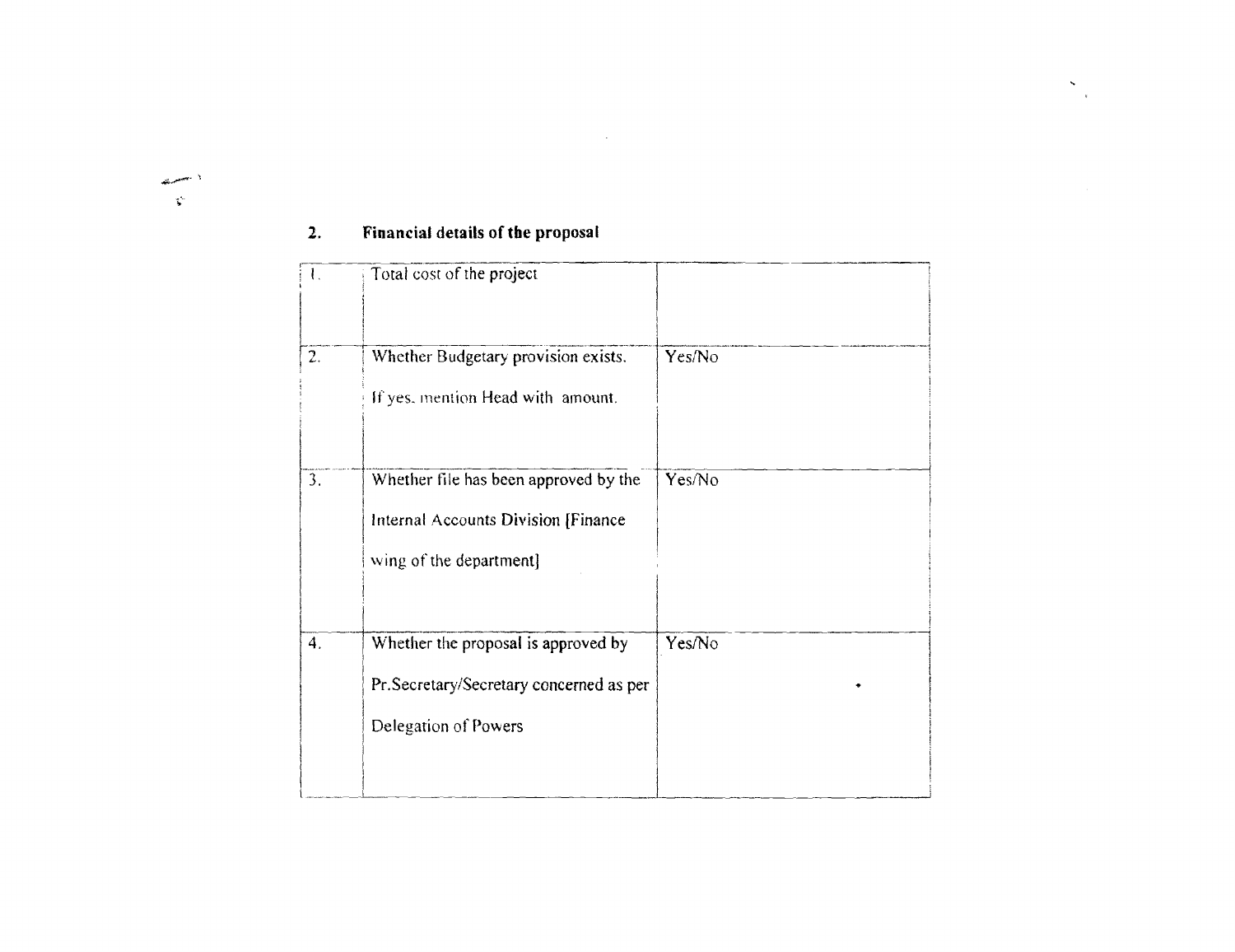# 3. **Administrative details of the proposal**

| I. | (i)   | Whether stock entry has been<br>regularly ensured for all<br>previous purchase's. | Yes/No |
|----|-------|-----------------------------------------------------------------------------------|--------|
|    | (ii)  | When was the last stock-<br>taking carried out?                                   |        |
|    | (iii) | When were the last stock<br>condemnation carried out                              |        |

# **4. Additional details for Procurement** of Laptops

|    | Officer's for whom the Laptop<br>i)<br>is required                       |        |
|----|--------------------------------------------------------------------------|--------|
|    | Whether the officer is entitled<br>$\mathbf{ii}$<br>for Laptop           | Yes/No |
| 2. | Number of Laptops proposed in the<br>proposal                            |        |
| 3. | Status of Laptops purchased during the<br>past five years                |        |
| 4. | Justification for the proposal                                           |        |
| 5. | Whether Budget provision for the same<br>exist in current financial year |        |

 $\epsilon$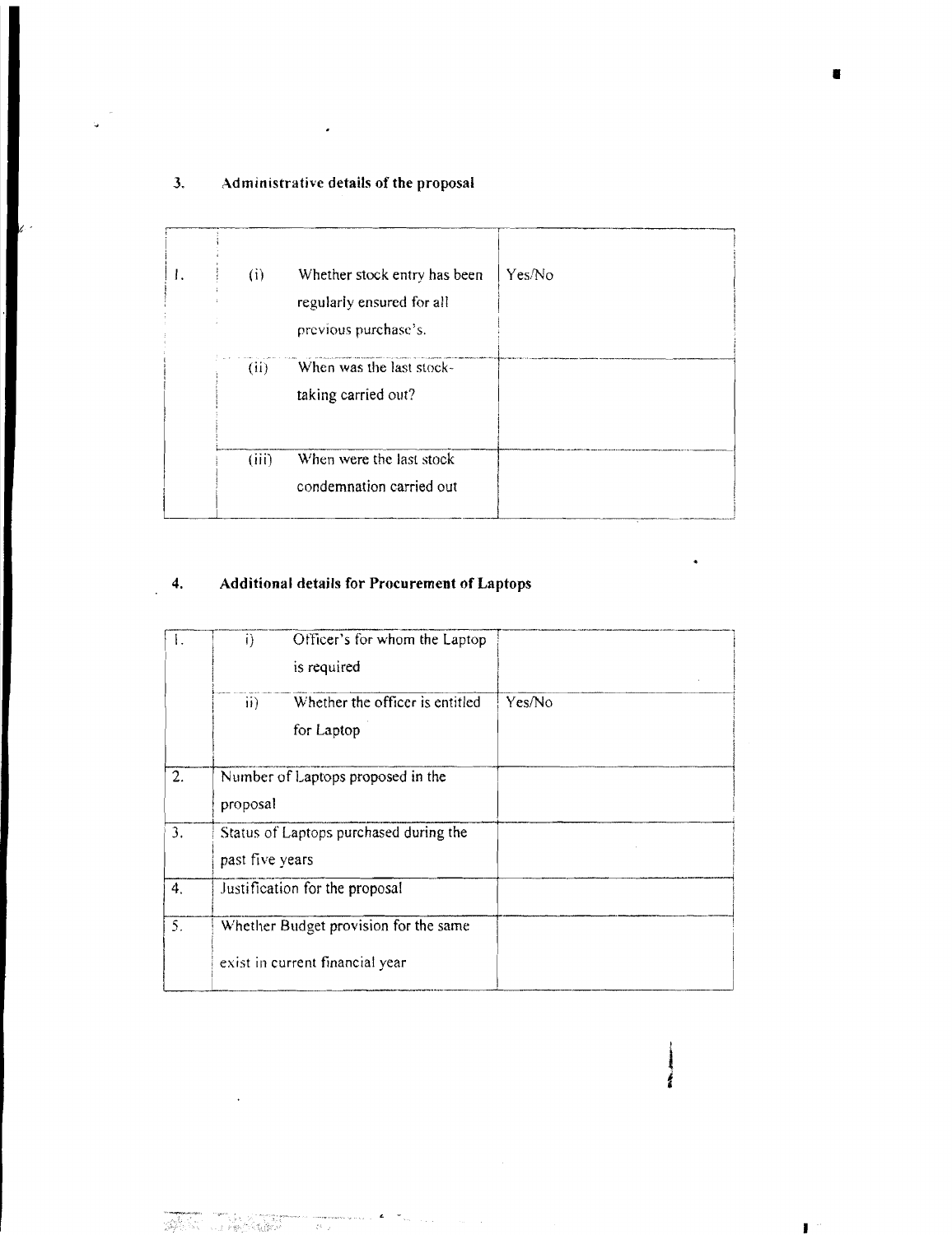$E\times U$ RE-II

**Govt. of N.C.T. of Delhi** DEPARTMENT OF INFORMATION TECHNOLOGY **9th Level, B - Wing, Delhi Secretariat, I.P. Estate, New Delhi - 110002** 

NoF. 1(29)/2004/IT/4958-76 Dated: 08/10/07

 $\epsilon$ 

### **CIRCULAR**

### **1. Subject: Guidelines for condemnation & disposal of IT Equipments.**

The IT equlpments will Include the following items:

- **Servers**
- PCs
- Dumb Terminals
- **Printers**
- UPS
- • Laptop
- Package Software
- Technical books and manuals pertaining to Hardware and Software being condemned.
- • Data Communication Equipment

## **2. Applicable to:**

- All Government departments under Govt of NCT of Delhi
- All autonomous bodies/local bodies under Govt of NCT of Delhi
- All PSU's Under Govt. of NCT of Delhi

### **3. Grounds for condemnation:**

The IT equipments can be condemned on following grounds:

- • Technically obsolete:
	- o Hardware / Data Communication Equipment/ Package Software which has been used for atleast five years **and they are not in working condition.**
- • Beyond economical repair: When repair cost is considered too high after looking at the current value (taking depreciation into account), and the age of the equipment. Such cases should be sent to 1. T. Department and Finance Department for concurrence/a pproval.
- Equipment that has been damaged due to fire or any other reason. Such cases shall be sent to Department of LT. and Finance Department for concurrence/approval.

**Contd.**